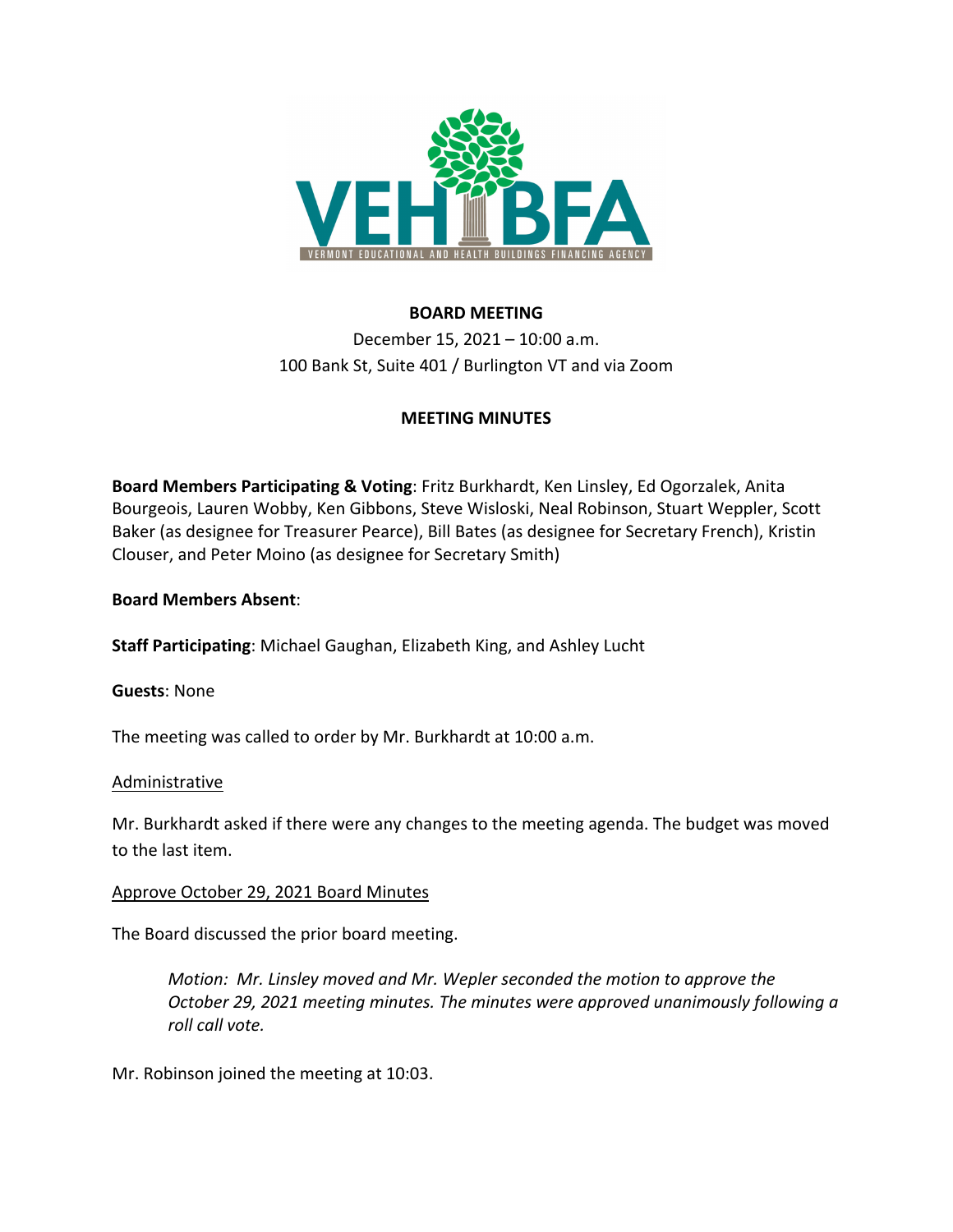### Finance Committee Report

Members discussed the finance committee meeting of which there was a not a quorum. Mr. Gaughan indicated that the budget was provided to all members as a follow‐up.

### Annual Meeting

Mr. Burkhardt stepped down as chair of the meeting and asked for a nominating slate of officers.

*Motion: Mr. Wepler moved and Ms. Bourgeois seconded a motion to reappoint the current slate of officers. All members in attendance approved the motion following a roll call vote.* 

### Annual Ratification of Prior Acts

Mr. Gaughan explained the purpose of the Ratification of Prior Acts.

*Motion: Mr. Robinson moved and Mr. Wisloski seconded a motion that the Board of Directors of the Vermont Educational and Health Buildings Financing Agency ("Agency") met at a duly warned meeting on December 15, 2021. The Board of Directors considered all prior acts of the Agency taken during calendar year 2021 and reaffirmed all such actions and endeavors undertaken. The motion was approved unanimously following a roll call vote.* 

# Auditor Engagement Letter

Mr. Gaughan described the cost and details of the auditor engagement letter with Mudgett Jennett & Krogh‐Wisner.

*Motion: Ms. Wobby moved and Mr. Baker seconded a motion allowing the Chair to sign the engagement letter. The motion was approved unanimously following a roll call vote.*

# FY 2022 Budget

Mr. Gaughan presented the board with the FY 2022 budget noting that Bond Bank approved the corresponding portion.

*Motion: Mr. Robinson moved and Ms. Wobby seconded a motion to go into executive session to discuss evaluations of current employees as permitted by law. The motion was approved unanimously following a roll call vote.*